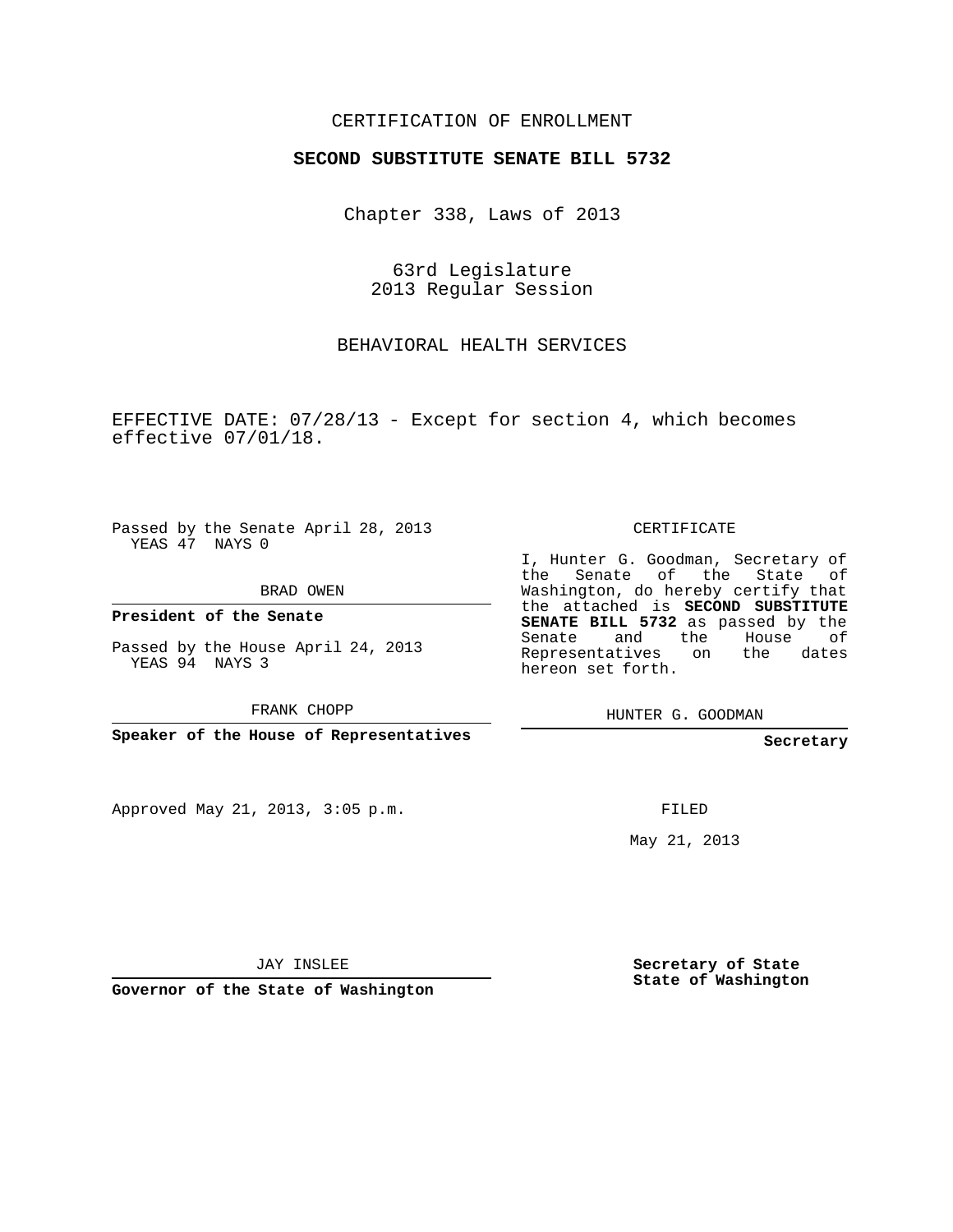## **SECOND SUBSTITUTE SENATE BILL 5732** \_\_\_\_\_\_\_\_\_\_\_\_\_\_\_\_\_\_\_\_\_\_\_\_\_\_\_\_\_\_\_\_\_\_\_\_\_\_\_\_\_\_\_\_\_

\_\_\_\_\_\_\_\_\_\_\_\_\_\_\_\_\_\_\_\_\_\_\_\_\_\_\_\_\_\_\_\_\_\_\_\_\_\_\_\_\_\_\_\_\_

AS AMENDED BY THE HOUSE

Passed Legislature - 2013 Regular Session

## **State of Washington 63rd Legislature 2013 Regular Session**

**By** Senate Ways & Means (originally sponsored by Senators Carrell, Darneille, Keiser, and Pearson)

READ FIRST TIME 03/01/13.

 AN ACT Relating to improving behavioral health services provided to adults in Washington state; amending RCW 71.24.025 and 18.19.210; adding new sections to chapter 43.20A RCW; adding a new section to chapter 70.97 RCW; adding a new section to chapter 71.05 RCW; creating a new section; providing an effective date; and providing an expiration date.

BE IT ENACTED BY THE LEGISLATURE OF THE STATE OF WASHINGTON:

 NEW SECTION. **Sec. 1.** (1)(a) Beginning May 1, 2014, the legislature shall convene a task force to examine reform of the adult behavioral health system, with voting members as provided in this subsection.

 (i) The president of the senate shall appoint one member from each of the two largest caucuses of the senate.

 (ii) The speaker of the house of representatives shall appoint one member from each of the two largest caucuses in the house of representatives.

 (iii) The governor shall appoint five members consisting of the secretary of the department of social and health services or the secretary's designee, the director of the health care authority or the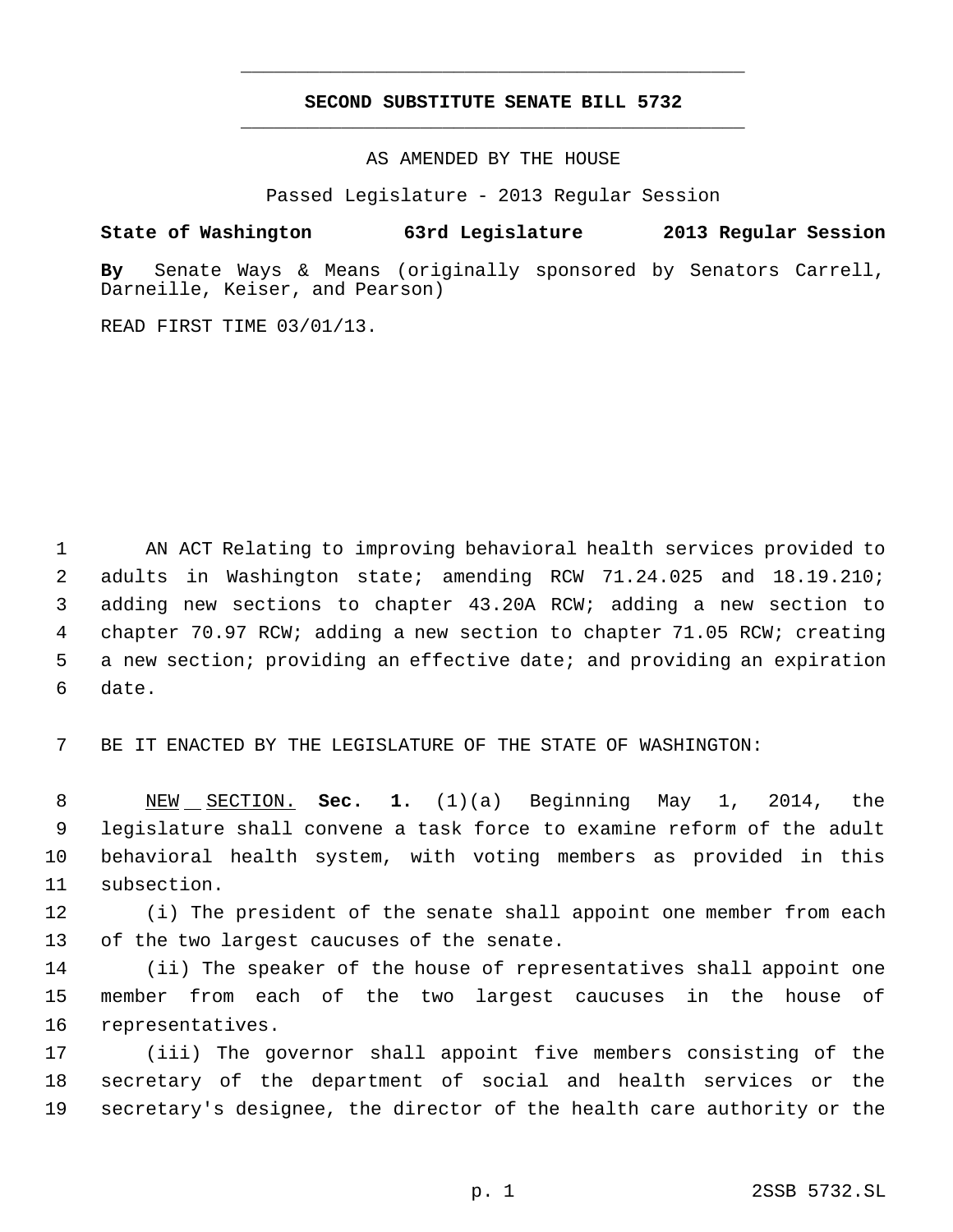director's designee, the director of the office of financial management or the director's designee, the secretary of the department of corrections or the secretary's designee, and a representative of the governor.

 (iv) The governor shall request participation by a representative of tribal governments.

 (b) The task force shall choose two cochairs from among its legislative members.

 (c) The task force shall adopt a bottom-up approach and welcome input and participation from all stakeholders interested in the improvement of the adult behavioral health system. To that end, the task force must invite participation from, at a minimum, the following: Behavioral health service recipients and their families; local 14 government; representatives of regional support networks; representatives of county coordinators; law enforcement; city and county jails; tribal representatives; behavioral health service providers; housing providers; labor representatives; counties with state hospitals; mental health advocates; public defenders with involuntary mental health commitment or mental health court experience; medicaid managed care plan representatives; long-term care service providers; the Washington state hospital association; and individuals with expertise in evidence-based and research-based behavioral health service practices. Leadership of subcommittees formed by the task force may be drawn from this body of invited participants.

 (2) The task force shall undertake a systemwide review of the adult behavioral health system and make recommendations for reform concerning, but not limited to, the following:

 (a) The means by which services are delivered for adults with mental illness and chemical dependency disorders;

 (b) Availability of effective means to promote recovery and prevent harm associated with mental illness;

 (c) Crisis services, including boarding of mental health patients outside of regularly certified treatment beds;

 (d) Best practices for cross-system collaboration between behavioral health treatment providers, medical care providers, long- term care service providers, entities providing health home services to high-risk medicaid clients, law enforcement, and criminal justice agencies; and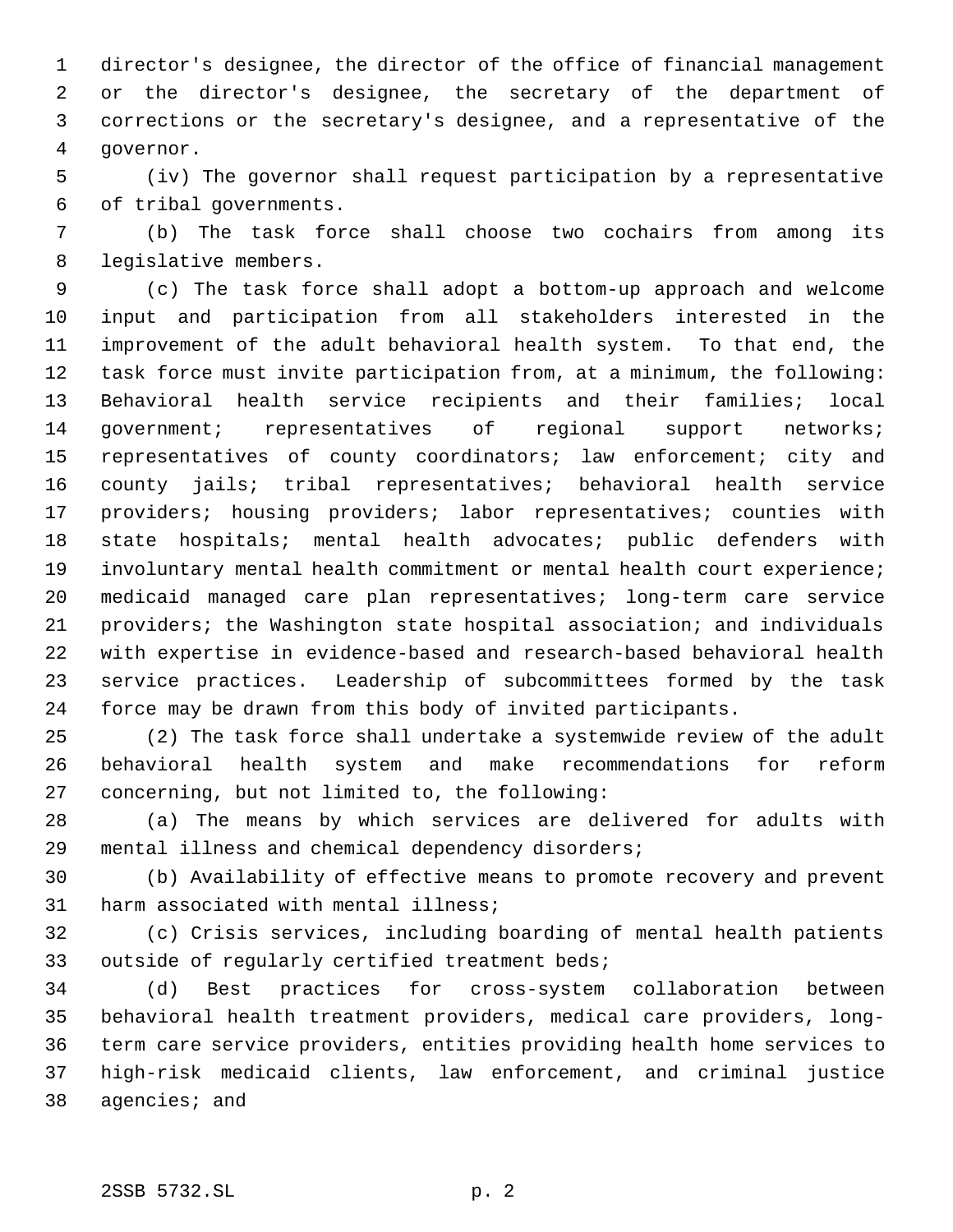(e) Public safety practices involving persons with mental illness with forensic involvement.

 (3) Staff support for the task force must be provided by the senate committee services and the house of representatives office of program research.

 (4) Legislative members of the task force must be reimbursed for travel expenses in accordance with RCW 44.04.120. Nonlegislative members, except those representing an employer or organization, are entitled to be reimbursed for travel expenses in accordance with RCW 43.03.050 and 43.03.060.

 (5) The expenses of the task force must be paid jointly by the senate and house of representatives. Task force expenditures are subject to approval by the senate facilities and operations committee and the house of representatives executive rules committee, or their successor committees.

 (6) The task force shall report its findings and recommendations to the governor and the appropriate committees of the legislature by January 1, 2015.

(7) This section expires June 1, 2015.

 NEW SECTION. **Sec. 2.** A new section is added to chapter 43.20A RCW to read as follows:

 (1) The systems responsible for financing, administration, and delivery of publicly funded mental health and chemical dependency services to adults must be designed and administered to achieve improved outcomes for adult clients served by those systems through increased use and development of evidence-based, research-based, and promising practices, as defined in RCW 71.24.025. For purposes of this section, client outcomes include: Improved health status; increased participation in employment and education; reduced involvement with the criminal justice system; enhanced safety and access to treatment for forensic patients; reduction in avoidable utilization of and costs associated with hospital, emergency room, and crisis services; increased housing stability; improved quality of life, including measures of recovery and resilience; and decreased population level disparities in access to treatment and treatment outcomes.

 (2) The department and the health care authority must implement a strategy for the improvement of the adult behavioral health system.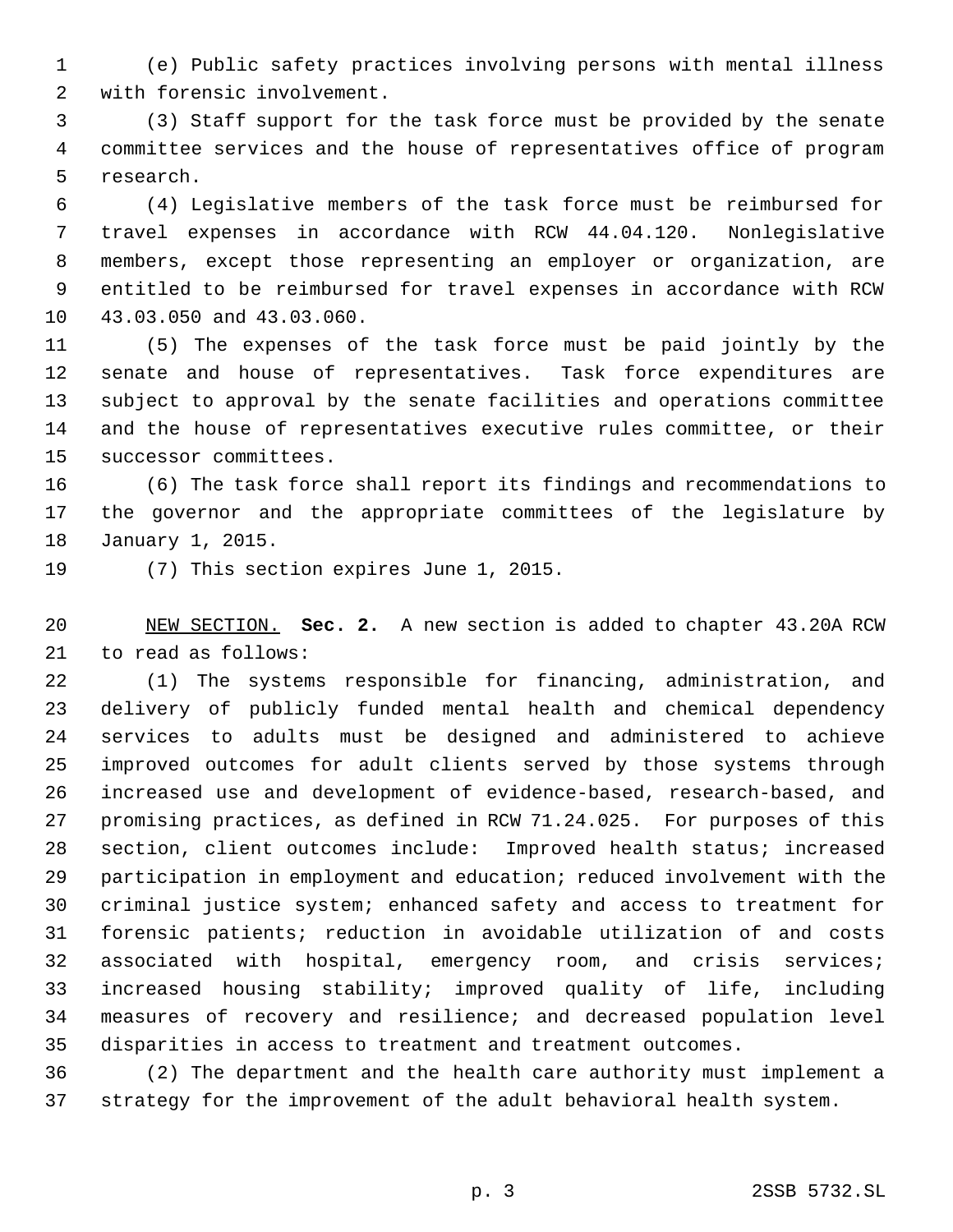(a) The department must establish a steering committee that includes at least the following members: Behavioral health service recipients and their families; local government; representatives of regional support networks; representatives of county coordinators; law enforcement; city and county jails; tribal representatives; behavioral health service providers, including at least one chemical dependency provider and at least one psychiatric advanced registered nurse practitioner; housing providers; medicaid managed care plan representatives; long-term care service providers; organizations representing health care professionals providing services in mental health settings; the Washington state hospital association; the Washington state medical association; individuals with expertise in 13 evidence-based and research-based behavioral health service practices; and the health care authority.

 (b) The adult behavioral health system improvement strategy must include:

 (i) An assessment of the capacity of the current publicly funded behavioral health services system to provide evidence-based, research-based, and promising practices;

 (ii) Identification, development, and increased use of evidence-21 based, research-based, and promising practices;

 (iii) Design and implementation of a transparent quality management system, including analysis of current system capacity to implement outcomes reporting and development of baseline and improvement targets for each outcome measure provided in this section;

 (iv) Identification and phased implementation of service delivery, financing, or other strategies that will promote improvement of the behavioral health system as described in this section and incentivize the medical care, behavioral health, and long-term care service delivery systems to achieve the improvements described in this section and collaborate across systems. The strategies must include phased implementation of public reporting of outcome and performance measures in a form that allows for comparison of performance and levels of improvement between geographic regions of Washington; and

 (v) Identification of effective methods for promoting workforce capacity, efficiency, stability, diversity, and safety.

(c) The department must seek private foundation and federal grant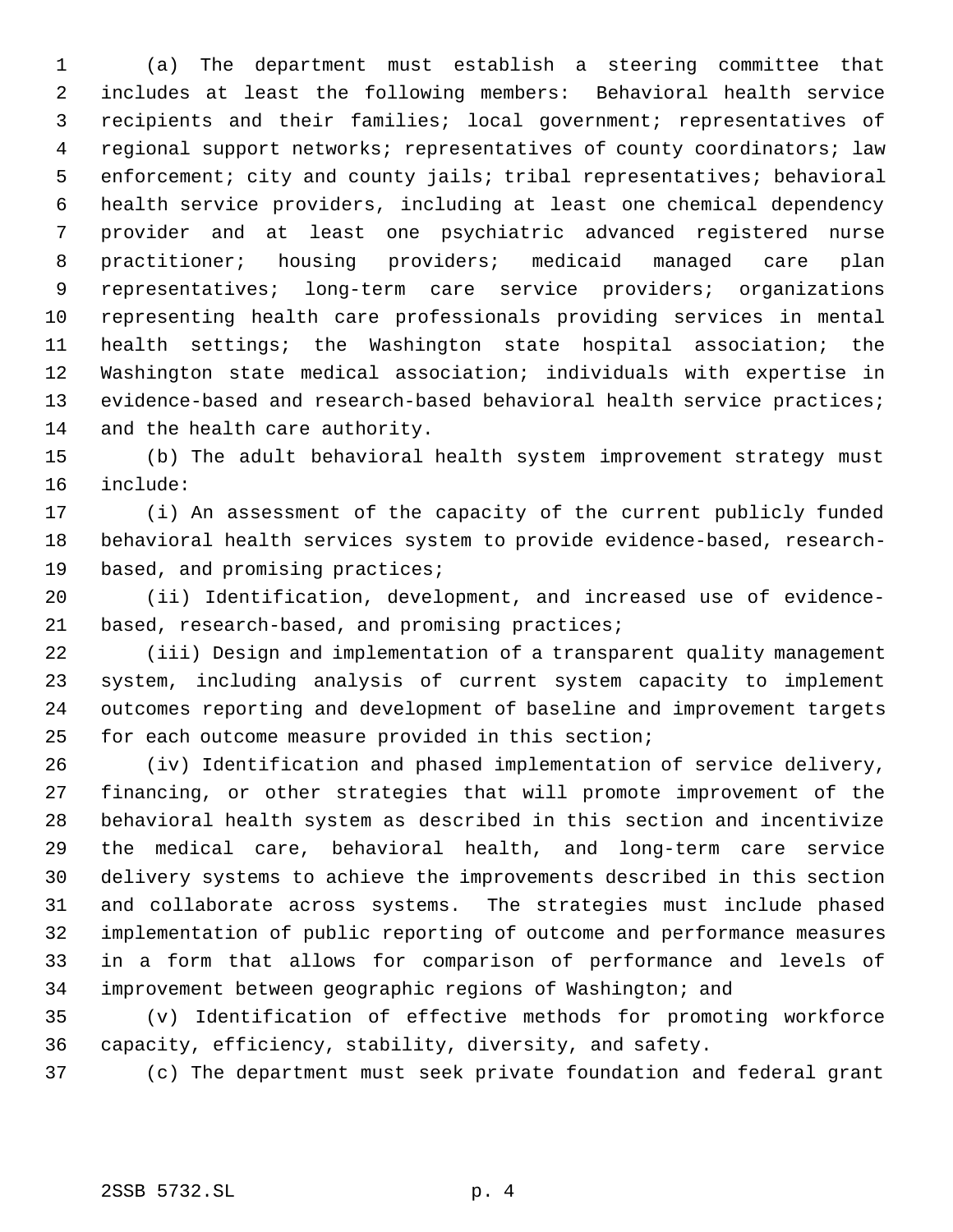funding to support the adult behavioral health system improvement strategy.

 (d) By May 15, 2014, the Washington state institute for public policy, in consultation with the department, the University of Washington evidence-based practice institute, the University of Washington alcohol and drug abuse institute, and the Washington institute for mental health research and training, shall prepare an inventory of evidence-based, research-based, and promising practices for prevention and intervention services pursuant to subsection (1) of this section. The department shall use the inventory in preparing the behavioral health improvement strategy. The department shall provide the institute with data necessary to complete the inventory.

 (e) By August 1, 2014, the department must report to the governor and the relevant fiscal and policy committees of the legislature on the status of implementation of the behavioral health improvement strategy, including strategies developed or implemented to date, timelines, and costs to accomplish phased implementation of the adult behavioral health system improvement strategy.

 (3) The department must contract for the services of an independent consultant to review the provision of forensic mental health services in Washington state and provide recommendations as to whether and how the state's forensic mental health system should be modified to provide an appropriate treatment environment for individuals with mental disorders who have been charged with a crime while enhancing the safety and security of the public and other patients and staff at forensic treatment facilities. By August 1, 2014, the department must submit a report regarding the recommendations of the independent consultant to the governor and the relevant fiscal and policy committees of the legislature.

 NEW SECTION. **Sec. 3.** A new section is added to chapter 70.97 RCW to read as follows:

 To the extent that funds are specifically appropriated for this purpose, the department must issue a request for a proposal for enhanced services facility services by June 1, 2014, and complete the procurement process by January 1, 2015.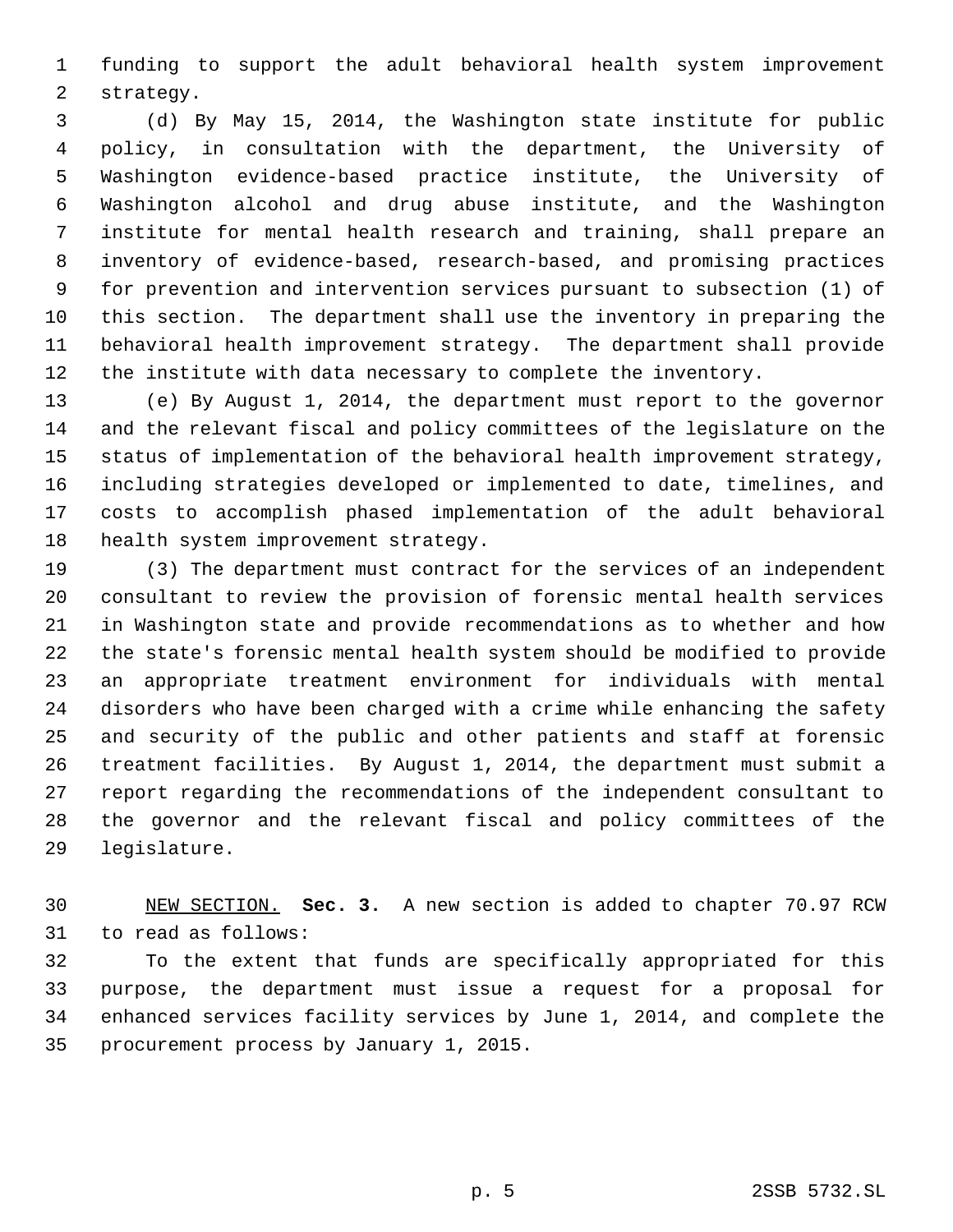NEW SECTION. **Sec. 4.** A new section is added to chapter 71.05 RCW to read as follows:

 When a person has been involuntarily committed for treatment to a hospital for a period of ninety or one hundred eighty days, and the superintendent or professional person in charge of the hospital determines that the person no longer requires active psychiatric treatment at an inpatient level of care, the regional support network responsible for resource management services for the person must work with the hospital to develop an individualized discharge plan and arrange for a transition to the community in accordance with the person's individualized discharge plan within twenty-one days of the determination.

 **Sec. 5.** RCW 71.24.025 and 2012 c 10 s 59 are each amended to read as follows:

 Unless the context clearly requires otherwise, the definitions in this section apply throughout this chapter.

 (1) "Acutely mentally ill" means a condition which is limited to a short-term severe crisis episode of:

 (a) A mental disorder as defined in RCW 71.05.020 or, in the case of a child, as defined in RCW 71.34.020;

 (b) Being gravely disabled as defined in RCW 71.05.020 or, in the case of a child, a gravely disabled minor as defined in RCW 71.34.020; or

 (c) Presenting a likelihood of serious harm as defined in RCW 71.05.020 or, in the case of a child, as defined in RCW 71.34.020.

 (2) "Available resources" means funds appropriated for the purpose of providing community mental health programs, federal funds, except those provided according to Title XIX of the Social Security Act, and state funds appropriated under this chapter or chapter 71.05 RCW by the legislature during any biennium for the purpose of providing residential services, resource management services, community support services, and other mental health services. This does not include funds appropriated for the purpose of operating and administering the state psychiatric hospitals.

(3) "Child" means a person under the age of eighteen years.

(4) "Chronically mentally ill adult" or "adult who is chronically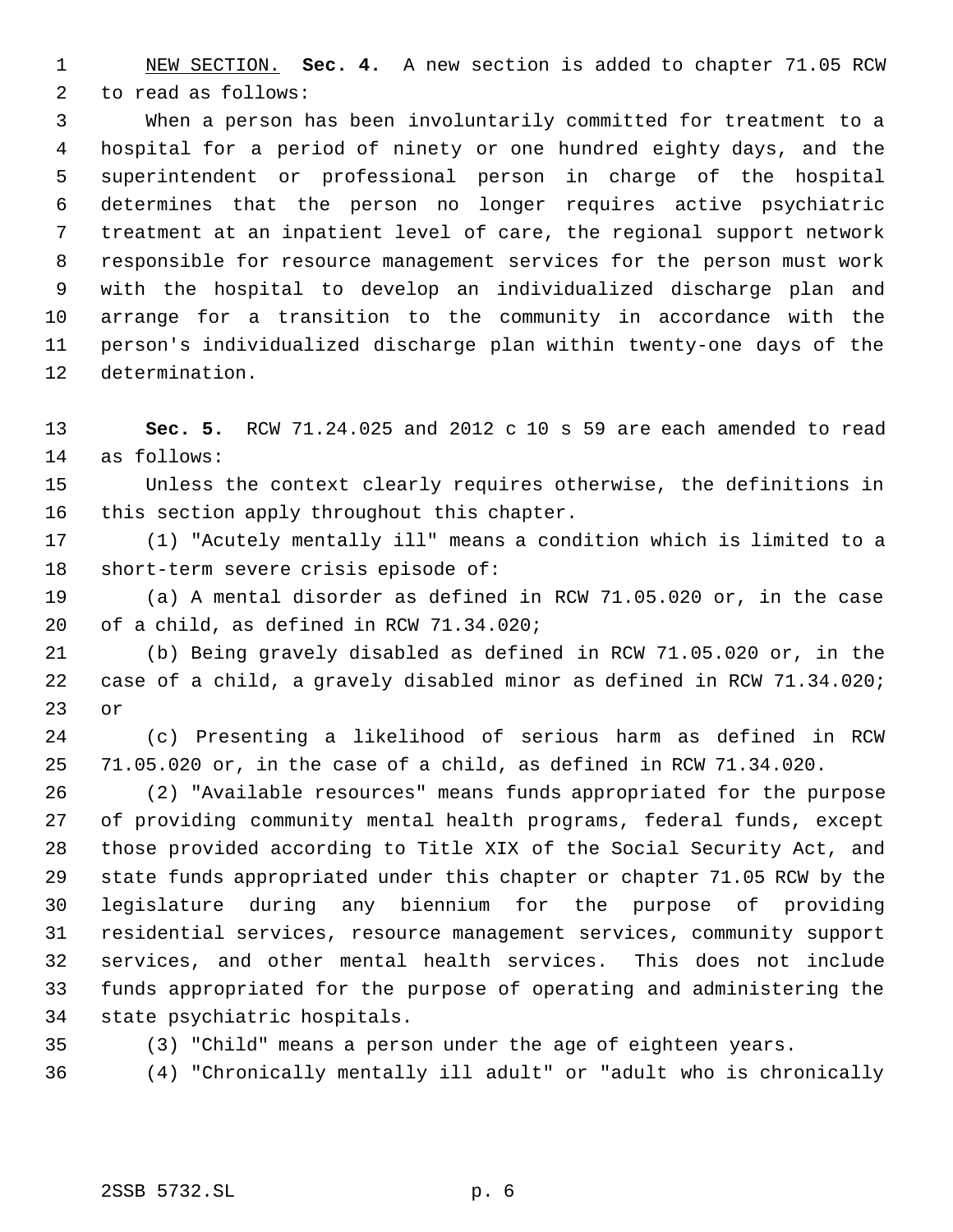mentally ill" means an adult who has a mental disorder and meets at least one of the following criteria:

 (a) Has undergone two or more episodes of hospital care for a mental disorder within the preceding two years; or

 (b) Has experienced a continuous psychiatric hospitalization or residential treatment exceeding six months' duration within the preceding year; or

 (c) Has been unable to engage in any substantial gainful activity by reason of any mental disorder which has lasted for a continuous period of not less than twelve months. "Substantial gainful activity" shall be defined by the department by rule consistent with Public Law 92-603, as amended.

 (5) "Clubhouse" means a community-based program that provides rehabilitation services and is certified by the department of social and health services.

 (6) "Community mental health program" means all mental health services, activities, or programs using available resources.

 (7) "Community mental health service delivery system" means public or private agencies that provide services specifically to persons with mental disorders as defined under RCW 71.05.020 and receive funding from public sources.

 (8) "Community support services" means services authorized, planned, and coordinated through resource management services including, at a minimum, assessment, diagnosis, emergency crisis intervention available twenty-four hours, seven days a week, prescreening determinations for persons who are mentally ill being considered for placement in nursing homes as required by federal law, screening for patients being considered for admission to residential services, diagnosis and treatment for children who are acutely mentally ill or severely emotionally disturbed discovered under screening through the federal Title XIX early and periodic screening, diagnosis, and treatment program, investigation, legal, and other nonresidential services under chapter 71.05 RCW, case management services, psychiatric treatment including medication supervision, counseling, psychotherapy, assuring transfer of relevant patient information between service providers, recovery services, and other services determined by regional support networks.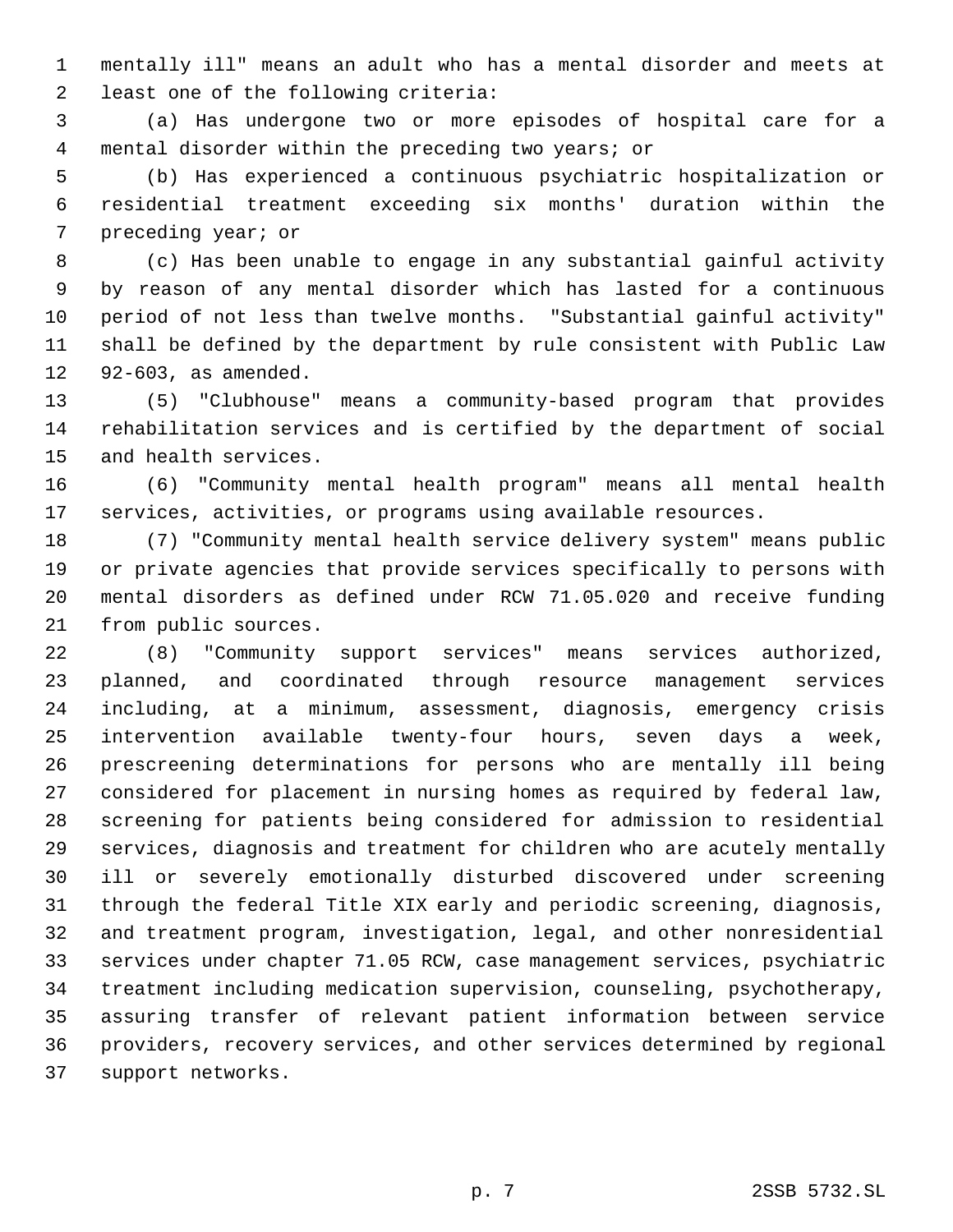(9) "Consensus-based" means a program or practice that has general support among treatment providers and experts, based on experience or professional literature, and may have anecdotal or case study support, or that is agreed but not possible to perform studies with random assignment and controlled groups.

 (10) "County authority" means the board of county commissioners, county council, or county executive having authority to establish a community mental health program, or two or more of the county authorities specified in this subsection which have entered into an agreement to provide a community mental health program.

 (11) "Department" means the department of social and health services.

 (12) "Designated mental health professional" means a mental health professional designated by the county or other authority authorized in rule to perform the duties specified in this chapter.

 (13) "Emerging best practice" or "promising practice" means a ((practice that presents, based on preliminary information, potential 18 for becoming a research-based or consensus-based practice)) program or 19 practice that, based on statistical analyses or a well established 20 theory of change, shows potential for meeting the evidence-based or research-based criteria, which may include the use of a program that is evidence-based for outcomes other than those listed in subsection (14) of this section.

24 (14) "Evidence-based" means a program or practice that has ((had multiple site random controlled trials across heterogeneous populations 26 demonstrating - that - the - program - or - practice - is - effective - for - the population)) been tested in heterogeneous or intended populations with 28 multiple randomized, or statistically controlled evaluations, or both; 29 or one large multiple site randomized, or statistically controlled evaluation, or both, where the weight of the evidence from a systemic 31 review demonstrates sustained improvements in at least one outcome. "Evidence-based" also means a program or practice that can be implemented with a set of procedures to allow successful replication in Washington and, when possible, is determined to be cost-beneficial.

 (15) "Licensed service provider" means an entity licensed according to this chapter or chapter 71.05 RCW or an entity deemed to meet state minimum standards as a result of accreditation by a recognized behavioral health accrediting body recognized and having a current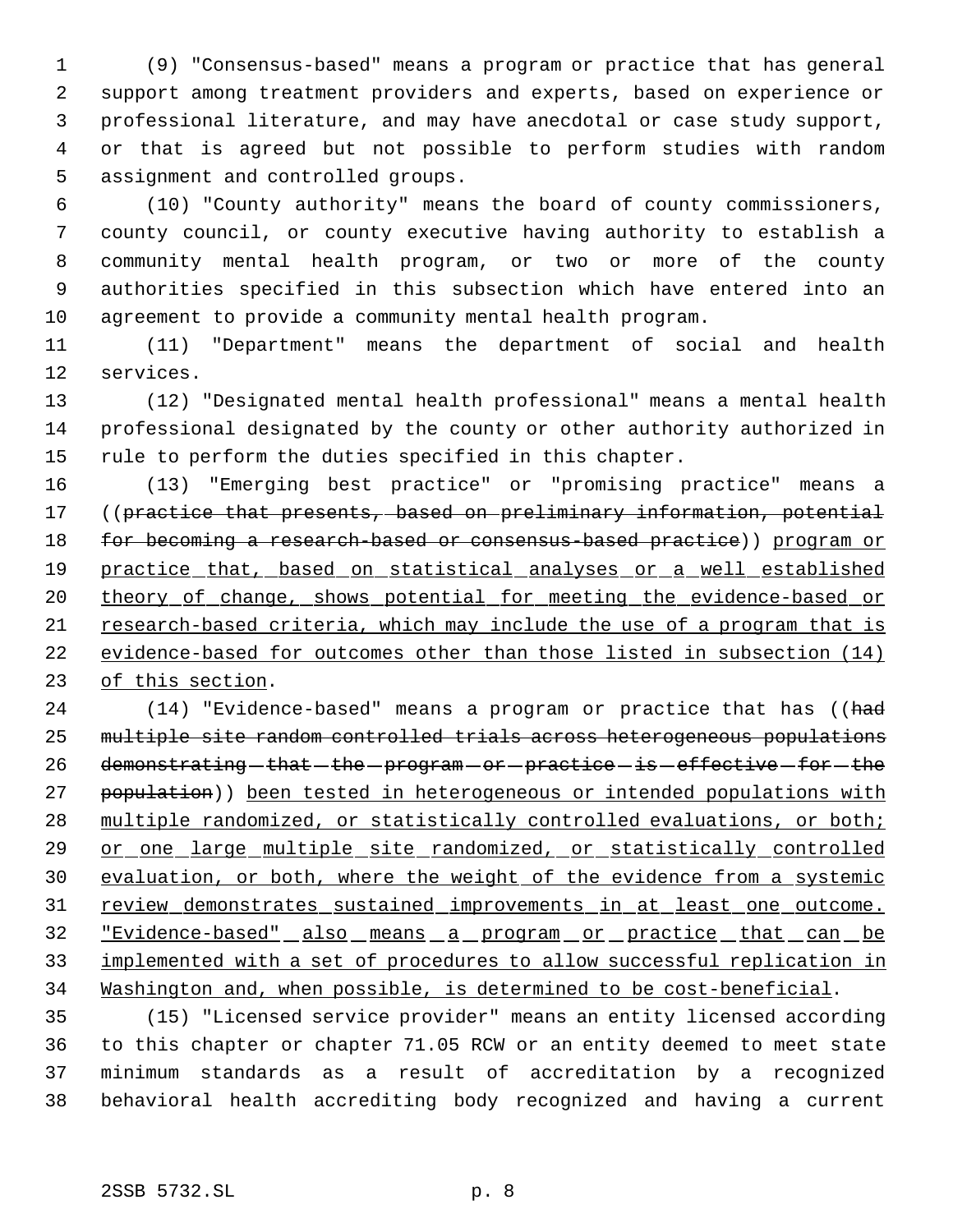agreement with the department, that meets state minimum standards or persons licensed under chapter 18.57, 18.71, 18.83, or 18.79 RCW, as it applies to registered nurses and advanced registered nurse practitioners.

 (16) "Long-term inpatient care" means inpatient services for persons committed for, or voluntarily receiving intensive treatment for, periods of ninety days or greater under chapter 71.05 RCW. "Long- term inpatient care" as used in this chapter does not include: (a) Services for individuals committed under chapter 71.05 RCW who are receiving services pursuant to a conditional release or a court-ordered less restrictive alternative to detention; or (b) services for individuals voluntarily receiving less restrictive alternative treatment on the grounds of the state hospital.

 (17) "Mental health services" means all services provided by regional support networks and other services provided by the state for persons who are mentally ill.

 (18) "Mentally ill persons," "persons who are mentally ill," and "the mentally ill" mean persons and conditions defined in subsections (1), (4), (27), and (28) of this section.

 (19) "Recovery" means the process in which people are able to live, work, learn, and participate fully in their communities.

 (20) "Regional support network" means a county authority or group of county authorities or other entity recognized by the secretary in contract in a defined region.

 (21) "Registration records" include all the records of the department, regional support networks, treatment facilities, and other persons providing services to the department, county departments, or facilities which identify persons who are receiving or who at any time have received services for mental illness.

30 (22) "Research-based" means a program or practice that has ((some research demonstrating effectiveness, but that does not yet meet the 32 standard-of-evidence-based-practices)) been\_tested\_with\_a\_single 33 randomized, or statistically controlled evaluation, or both, demonstrating sustained desirable outcomes; or where the weight of the 35 evidence from a systemic review supports sustained outcomes as described in subsection (14) of this section but does not meet the full criteria for evidence-based.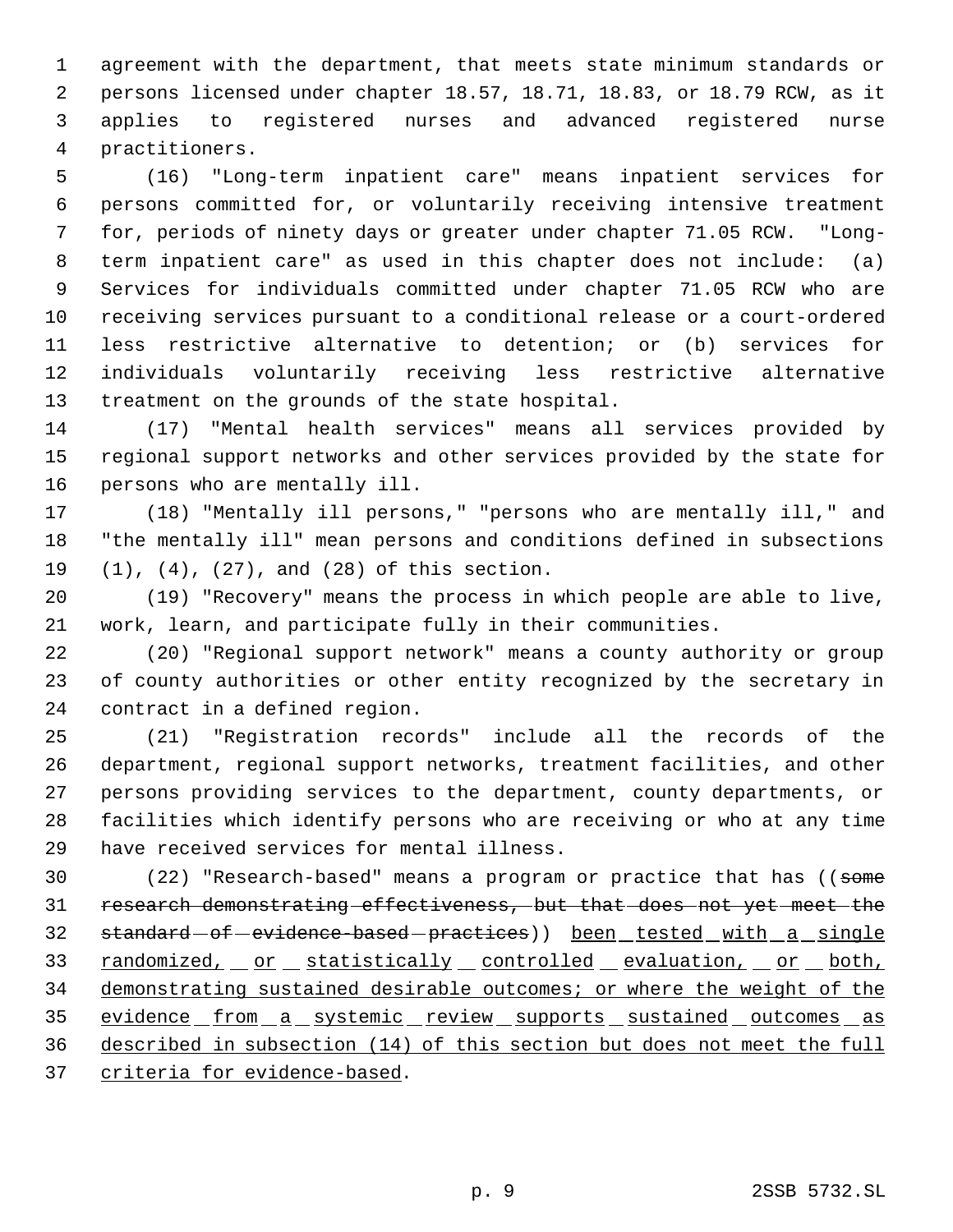(23) "Residential services" means a complete range of residences and supports authorized by resource management services and which may involve a facility, a distinct part thereof, or services which support community living, for persons who are acutely mentally ill, adults who are chronically mentally ill, children who are severely emotionally disturbed, or adults who are seriously disturbed and determined by the regional support network to be at risk of becoming acutely or chronically mentally ill. The services shall include at least evaluation and treatment services as defined in chapter 71.05 RCW, acute crisis respite care, long-term adaptive and rehabilitative care, and supervised and supported living services, and shall also include any residential services developed to service persons who are mentally ill in nursing homes, assisted living facilities, and adult family homes, and may include outpatient services provided as an element in a package of services in a supported housing model. Residential services for children in out-of-home placements related to their mental disorder shall not include the costs of food and shelter, except for children's long-term residential facilities existing prior to January 1, 1991.

 (24) "Resilience" means the personal and community qualities that enable individuals to rebound from adversity, trauma, tragedy, threats, or other stresses, and to live productive lives.

 (25) "Resource management services" mean the planning, coordination, and authorization of residential services and community support services administered pursuant to an individual service plan for: (a) Adults and children who are acutely mentally ill; (b) adults who are chronically mentally ill; (c) children who are severely emotionally disturbed; or (d) adults who are seriously disturbed and determined solely by a regional support network to be at risk of becoming acutely or chronically mentally ill. Such planning, coordination, and authorization shall include mental health screening for children eligible under the federal Title XIX early and periodic screening, diagnosis, and treatment program. Resource management services include seven day a week, twenty-four hour a day availability of information regarding enrollment of adults and children who are mentally ill in services and their individual service plan to designated mental health professionals, evaluation and treatment facilities, and others as determined by the regional support network. (26) "Secretary" means the secretary of social and health services.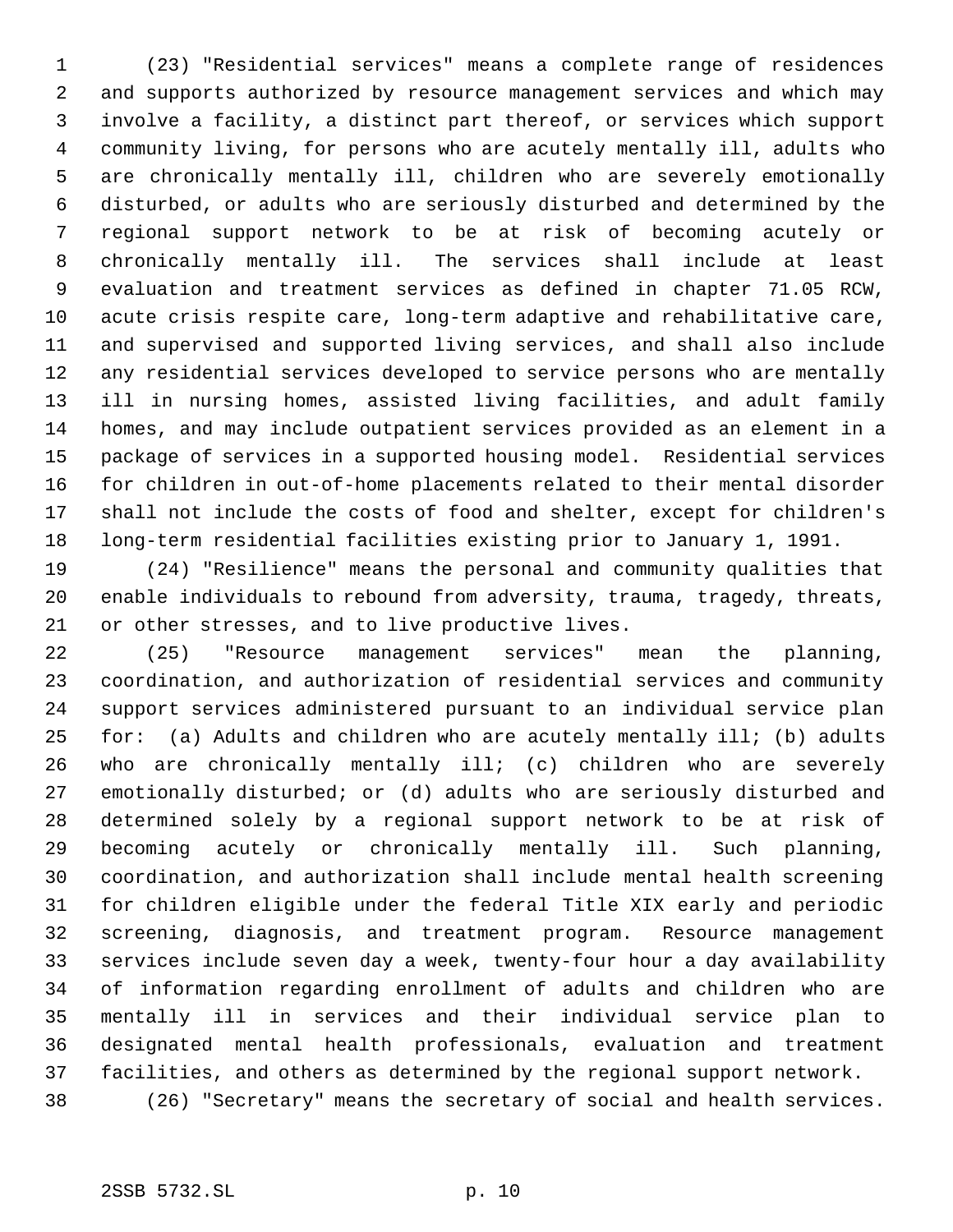(27) "Seriously disturbed person" means a person who:

 (a) Is gravely disabled or presents a likelihood of serious harm to himself or herself or others, or to the property of others, as a result of a mental disorder as defined in chapter 71.05 RCW;

 (b) Has been on conditional release status, or under a less restrictive alternative order, at some time during the preceding two years from an evaluation and treatment facility or a state mental health hospital;

 (c) Has a mental disorder which causes major impairment in several areas of daily living;

(d) Exhibits suicidal preoccupation or attempts; or

 (e) Is a child diagnosed by a mental health professional, as defined in chapter 71.34 RCW, as experiencing a mental disorder which is clearly interfering with the child's functioning in family or school or with peers or is clearly interfering with the child's personality development and learning.

 (28) "Severely emotionally disturbed child" or "child who is severely emotionally disturbed" means a child who has been determined by the regional support network to be experiencing a mental disorder as defined in chapter 71.34 RCW, including those mental disorders that result in a behavioral or conduct disorder, that is clearly interfering with the child's functioning in family or school or with peers and who meets at least one of the following criteria:

 (a) Has undergone inpatient treatment or placement outside of the home related to a mental disorder within the last two years;

 (b) Has undergone involuntary treatment under chapter 71.34 RCW within the last two years;

 (c) Is currently served by at least one of the following child- serving systems: Juvenile justice, child-protection/welfare, special education, or developmental disabilities;

(d) Is at risk of escalating maladjustment due to:

 (i) Chronic family dysfunction involving a caretaker who is mentally ill or inadequate;

(ii) Changes in custodial adult;

 (iii) Going to, residing in, or returning from any placement outside of the home, for example, psychiatric hospital, short-term inpatient, residential treatment, group or foster home, or a correctional facility;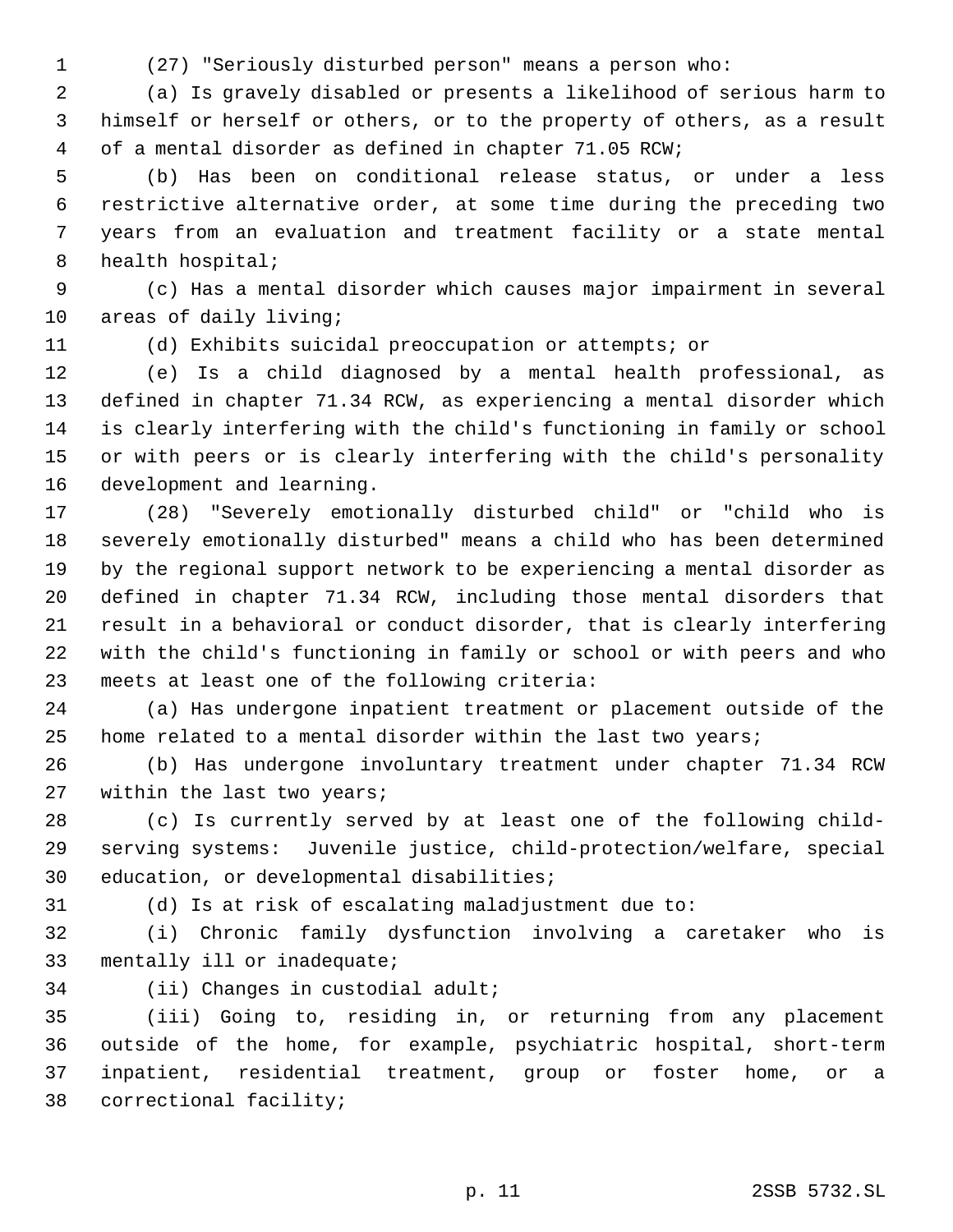(iv) Subject to repeated physical abuse or neglect;

(v) Drug or alcohol abuse; or

(vi) Homelessness.

 (29) "State minimum standards" means minimum requirements established by rules adopted by the secretary and necessary to implement this chapter for: (a) Delivery of mental health services; (b) licensed service providers for the provision of mental health services; (c) residential services; and (d) community support services and resource management services.

 (30) "Treatment records" include registration and all other records concerning persons who are receiving or who at any time have received services for mental illness, which are maintained by the department, by regional support networks and their staffs, and by treatment facilities. Treatment records do not include notes or records maintained for personal use by a person providing treatment services for the department, regional support networks, or a treatment facility if the notes or records are not available to others.

 (31) "Tribal authority," for the purposes of this section and RCW 71.24.300 only, means: The federally recognized Indian tribes and the major Indian organizations recognized by the secretary insofar as these organizations do not have a financial relationship with any regional support network that would present a conflict of interest.

 **Sec. 6.** RCW 18.19.210 and 2008 c 135 s 9 are each amended to read as follows:

25 (1)(a) An applicant for registration as an agency affiliated 26 counselor who applies to the department within seven days of employment 27 by an agency may work as an agency affiliated counselor for up to sixty 28 days while the application is processed. The applicant must stop working on the sixtieth day of employment if the registration has not been granted for any reason.

 (b) The applicant may not provide unsupervised counseling prior to completion of a criminal background check performed by either the 33 employer or the secretary. For purposes of this subsection, "unsupervised" means the supervisor is not physically present at the location where the counseling occurs.

 (2) Agency affiliated counselors shall notify the department if they are either no longer employed by the agency identified on their